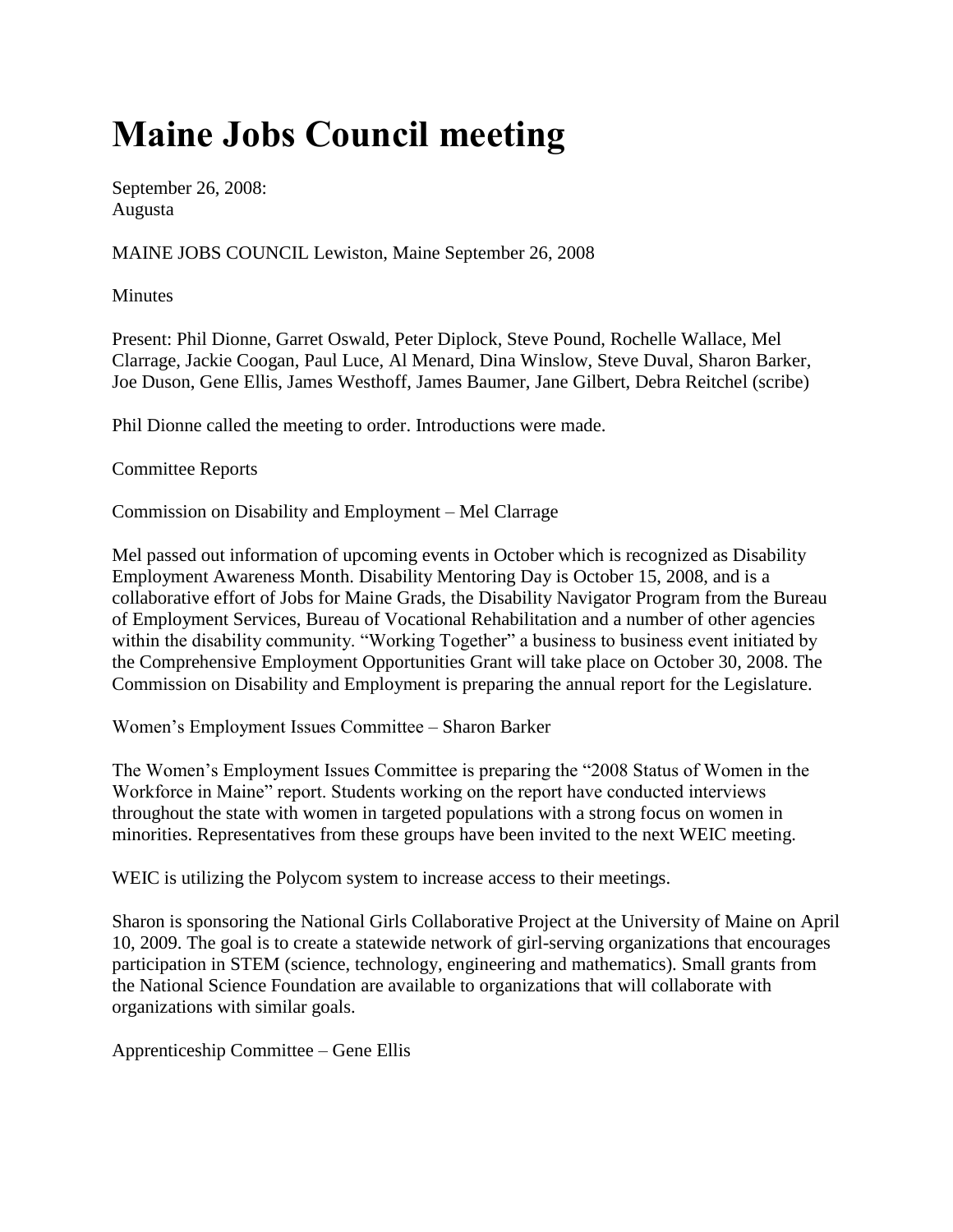The Apprenticeship program is undergoing the Value Stream Mapping process. Much of the program will be website based.

On 10/6/08 Maine Biz interviewed Gene Ellis for an article about the Apprenticeship program.

For the fiscal year ending June 30, 2008, the return on investment for the apprenticeship program was over 50 to 1.

Portsmouth Naval Shipyard is working with Gene to service approximately 869 apprenticeships from the shipyard. They recently graduated 114 apprentices.

In July 2008 the Apprenticeship Committee voted to provide financial assistance for specific industry certificates or licenses toward the cost of exams. The goal is to develop nationally and/or internationally recognized certificates or licenses.

At the October 2008 meeting the committee will discuss providing assistance for prior learning assessments.

Gene has been working with people at Portland West who are developing a green home builder apprenticeship program.

The Bureau of Vocational Services at Maine Medical and the Department of Labor Apprenticeship Program will be signing a consent agreement regarding hiring people with disabilities.

Older Worker Committee – Garret Oswald

The Older Worker Committee Annual Report will be given at the Blaine House Conference on Aging on October 14, 2008. Phyllis Cohen, co-chair of the OWC has accepted a position at the national headquarters of AARP. John Christie will be the sole chair.

Youth Committee - Garret Oswald

Joanna Russell provided high lights of the Shaping Opportunities Conference on September 25, 2008 sponsored by the Bangor Savings Bank at the Eames Learning Center in Bangor. Stakeholders gathered to collaborate on connecting youth to education, training and career development. Tech Prep Coordinator Walter Ridlon provided his Gold-Collar Worker presentation. Lewiston held a Golden-Collar event, and Presque Isle and Calais will each hold one.

Industry Association Committee – Garret Oswald

The IAC was formerly made up of trade association executives; however, attendance has been low. An option would be to reach out to MJC members to become members of the IAC.

Policy Committee - Steve Duval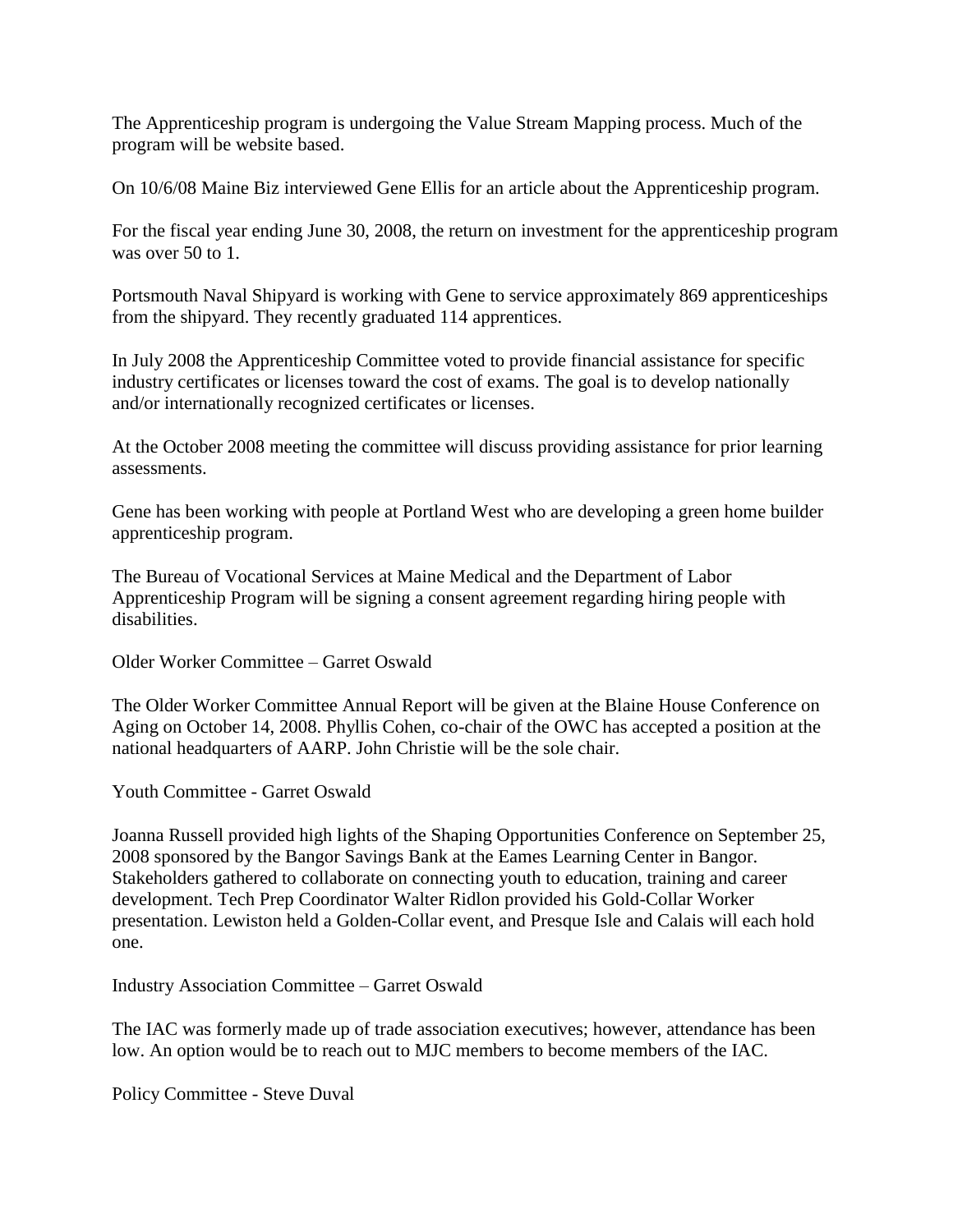Steve Duval gave a brief overview of the 9/19/08 Policy Committee meeting. Members discussed changing the incentive policy, but agreed not to make any changes to it at this time. They also discussed the new Data Warehouse project and adding ad hoc committees for newcomers and veterans. We want to make sure that all groups are represented by the MJC.

Mission Transition - Peter Diplock

Peter Diplock is the coordinator for Voc Rehab's Mission Transition program which is an event designed to assist students with disabilities access resources and information to reach their post high school goals. Peter related the history of the program with a slide presentation. Voc Rehab has partnered with the MJC and an array of stakeholders to bring ten Mission Transition events to various venues throughout the state.

Workforce Investment Board Reports

Local Area I - Dena Winslow

Aroostook and Washington counties have wind power projects underway. Over 900 people will be needed to fill the construction jobs opening up. At the present time Maine does not have the workforce to support these jobs. To meet the demand for this new technology, Northern Maine Community College is offering a Wind Power Technology Associate's degree program.

Local Area II - Joanna Russell

Katahdin Paper has applied for a National Emergency Grant and petitioned the USDOL for trade adjustment assistance. The local community has reached out to the displaced workers through various means. Local Area II continues to work on board development and by-laws. Four new members from the private sector have been added to the board. The Work Ready program is underway and well received by the community and an advisory board needs to be created.

Local Area III – James Baumer

Local Area III has a New Mainers Workforce partnership program doing a Work Ready pilot with new Mainers serving residents of the River Valley Site in Lewiston. The Work Ready credential program is going well, and there are several sites up and running as well as Next Step Training Programs.

The Health Care Action team recently received and was awarded a Transition to College and Career pilot project grant.

Local Area III is also involved in the Skills to Compete Workforce Alliance Initiative which is focused on the middle skill jobs and education for those middle skill jobs.

A Gold Collar event was held at the Lewiston Regional Tech Center.